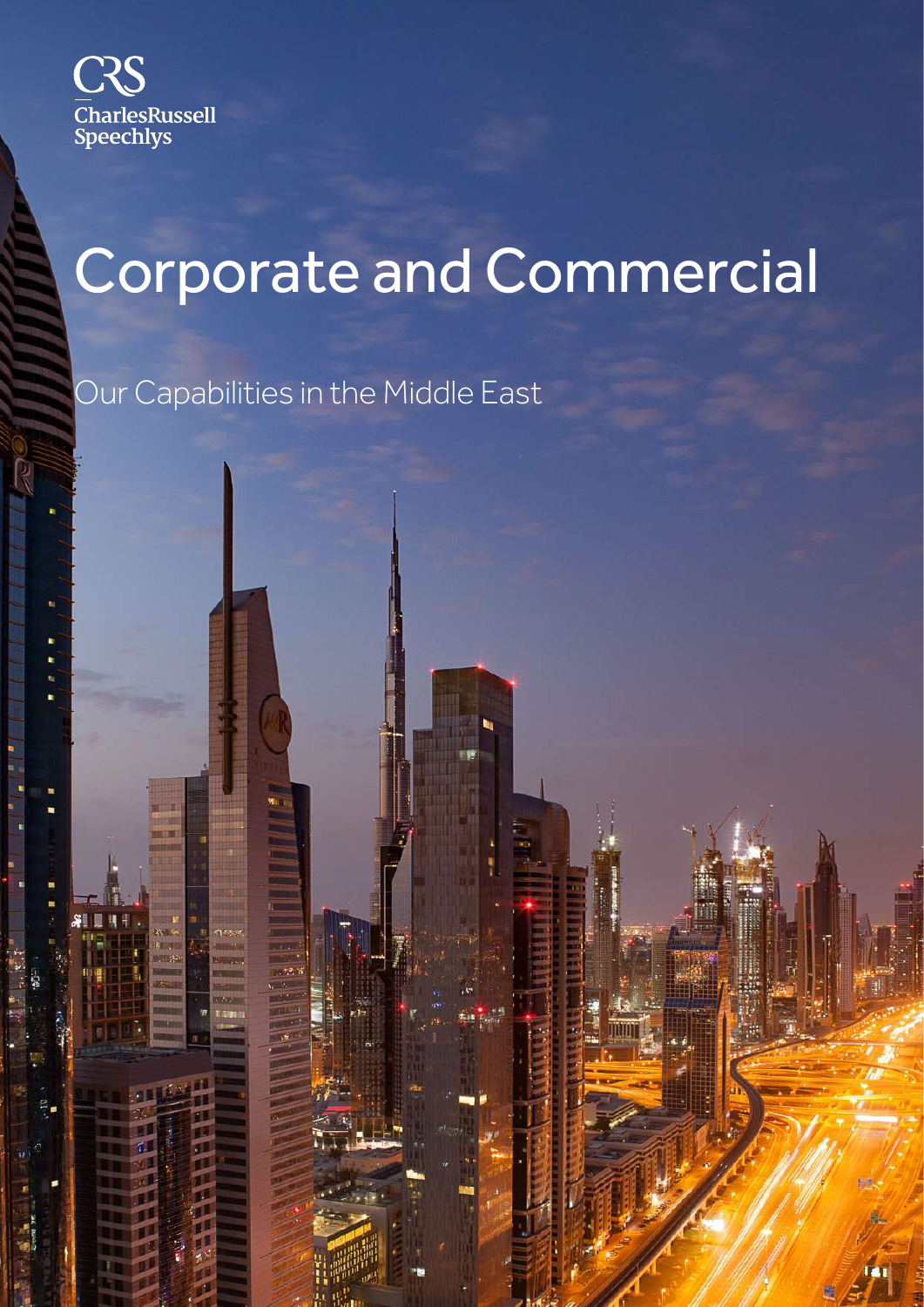## One of the oldest law firms in the world

The reason for our longevity? Established trusted relationships with our clients, dedication to client service and championing client causes.

Our partner-led client service has made us a leader in the world of legal services for dynamic family businesses, and the world's leading creators and owners of private wealth. Major corporates and institutions benefit from our personalised approach as we embed ourselves in the teams of our clients, working alongside them and connecting them with the right people across our firm to help them exploit new opportunities.

#### We have a world of experience

Our firm is headquartered in London with offices in the Middle East, Europe and Asia. Whether your business operates in a single country or across borders, we'll put together your ideal team – pulling from our sector and geographical expertise.

With over 1000 employees, each of our offices provides a gateway to the whole firm connecting you with the best advisers and serving your needs from our 11 offices across the Middle East, Europe and Asia.

No matter where your international ambitions lie, we're here to support you.

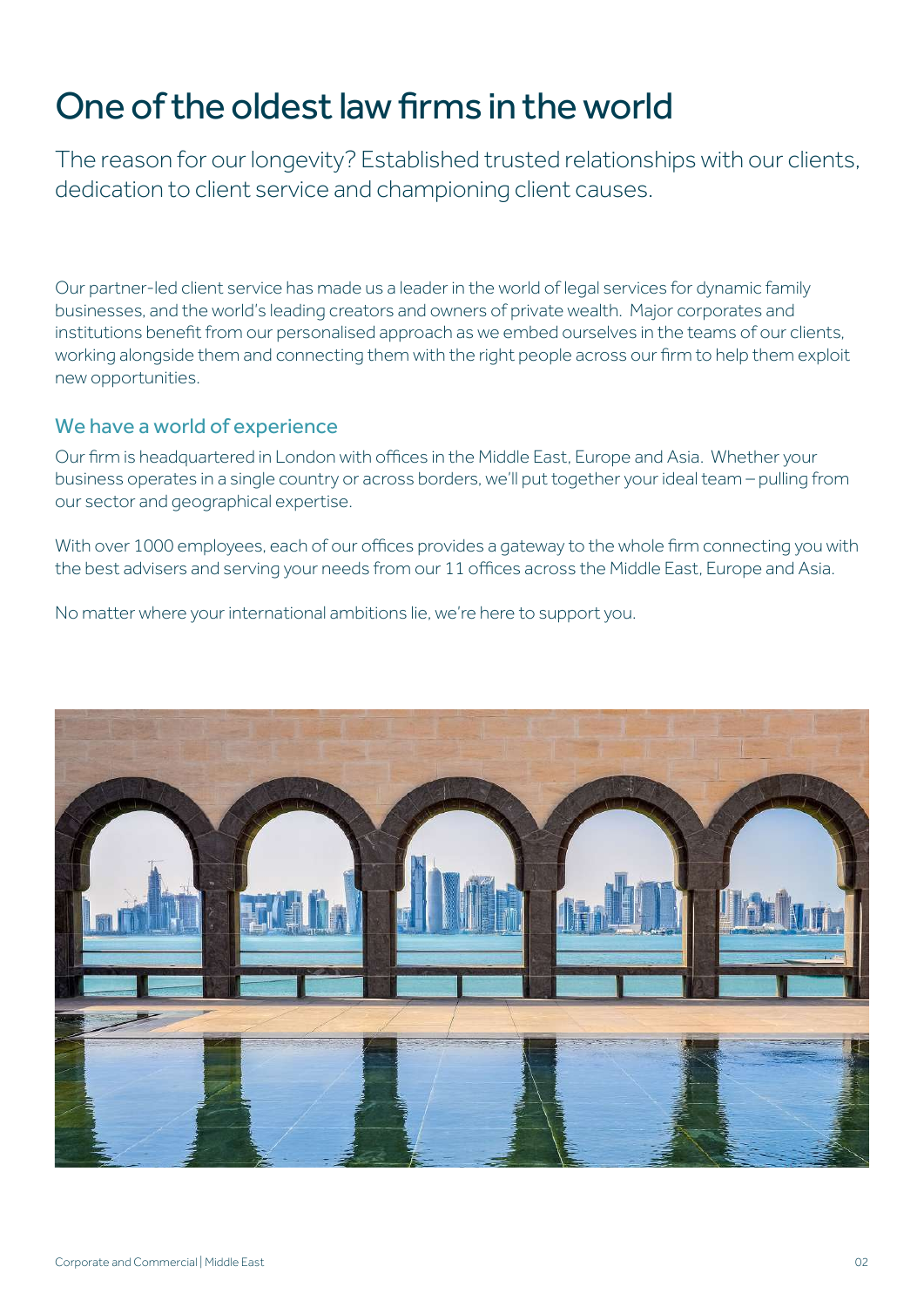# Award winning Middle East law firm

We are a market leading, award winning international law firm with offices in three of the Middle East's centres: Dubai, Manama and Doha.

We have been working with clients in the GCC region for over 30 years and operating on the ground in the Middle East for over 15 years. With both English and Arabic speaking lawyers, our experienced Middle East team understand your specific requirements and the nuances of each market place in the region. We undertake some of the region's highest value transactions and cases and our partners in the Middle East are consistently ranked as leading lawyers in their respective fields in independent directories such as Chambers Global and The Legal 500. We are particularly proud of our investment in lawyers with local law qualifications, which brings an important multi-cultural dynamic to our Middle East team.

Our lawyers work seamlessly across the Middle East offices servicing clients with a 'one team' approach regardless of geography and leveraging specific expertise from our other international offices as and when required. We work with a variety of clients and industries including government entities and regulators, sovereign wealth funds, multi-national and regional corporates, major investors, high-profile families and individuals.

Whatever your requirements, you will find our partners are very hands-on, delivering practical solutions. We will provide you with partner-led relationship management and we are dedicated to developing deep-rooted relationships enabling us to fully understand your needs and objectives and respond accordingly.

All three of our offices are permanently staffed by lawyers with both local and international experience who are actively involved in the wider Middle East business community.

We continue to grow across all our Middle East offices and we look forward to you joining us on this exciting journey.

#### We have been recognised by the legal directories as leaders in our respective fields

We pride ourselves on our client service and performance and are delighted to have received recognition for this through industry awards and other accolades such as:

- Ranked Tier 1 in all of our core practices in Bahrain | The Legal 500 EMEA 2021
- Highly Commended for Construction Team of the Year | The Middle East Legal Awards 2021
- Winner of the Bahrain Law Firm of the Year The Oath Middle East Legal Awards 2018 and 2019
- Winner of the Bahrain Dispute Resolution Law Firm of the year | Chambers Middle East Awards 2019
- Whos Who Legal Recognised in Data 2021
- Whos Who Legal Recognised in Telecoms, Media, Entertainment 2022
- Managing Intellectual Property IP STARS -Ranked Firm 2021
- Media Law International Tier 1 Ranked Firm 2021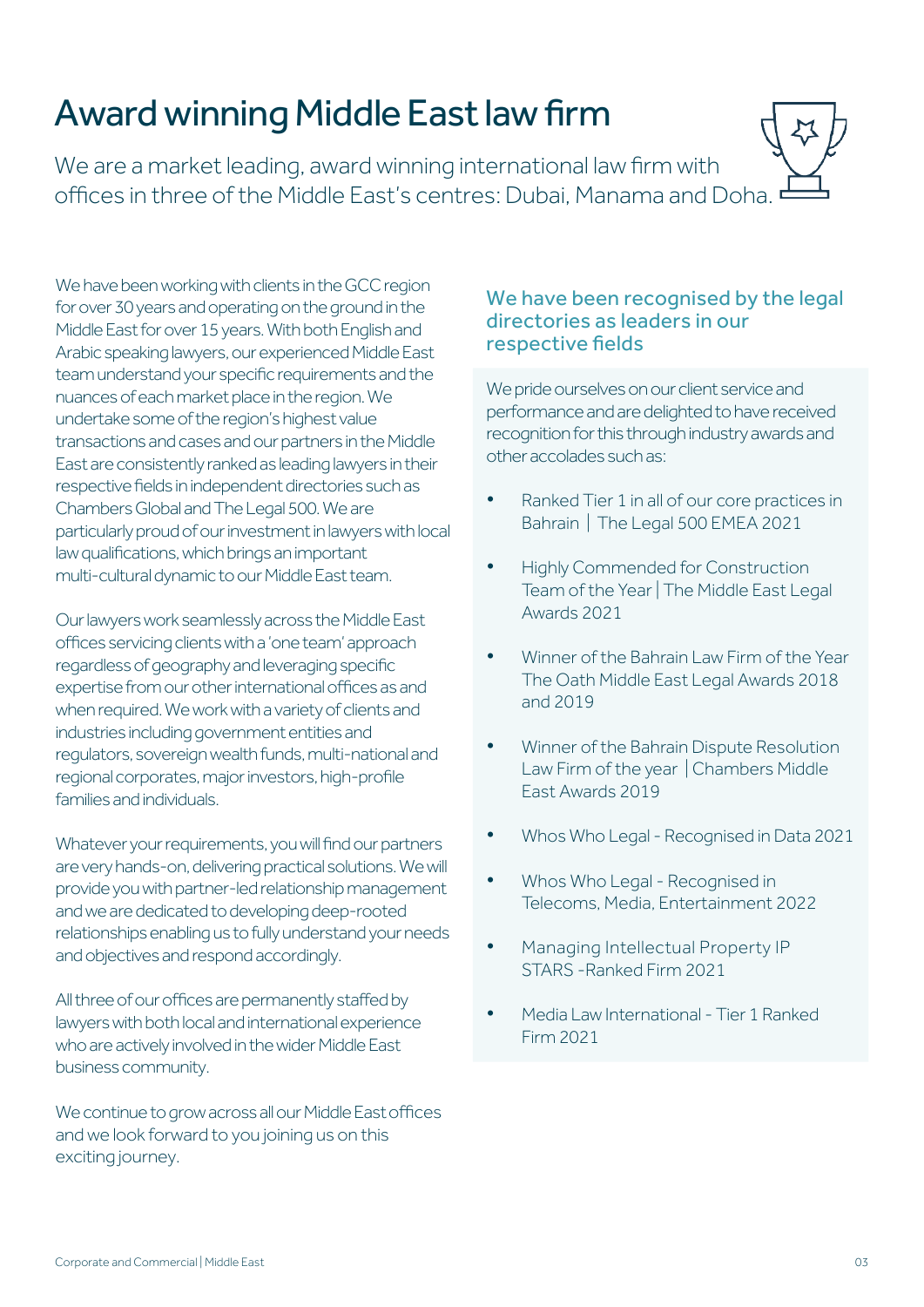# "Very efficient, helpful, accommodating and very thorough in their work"

CHAMBERS GLOBAL 2021 - CORPORATE AND FINANCE

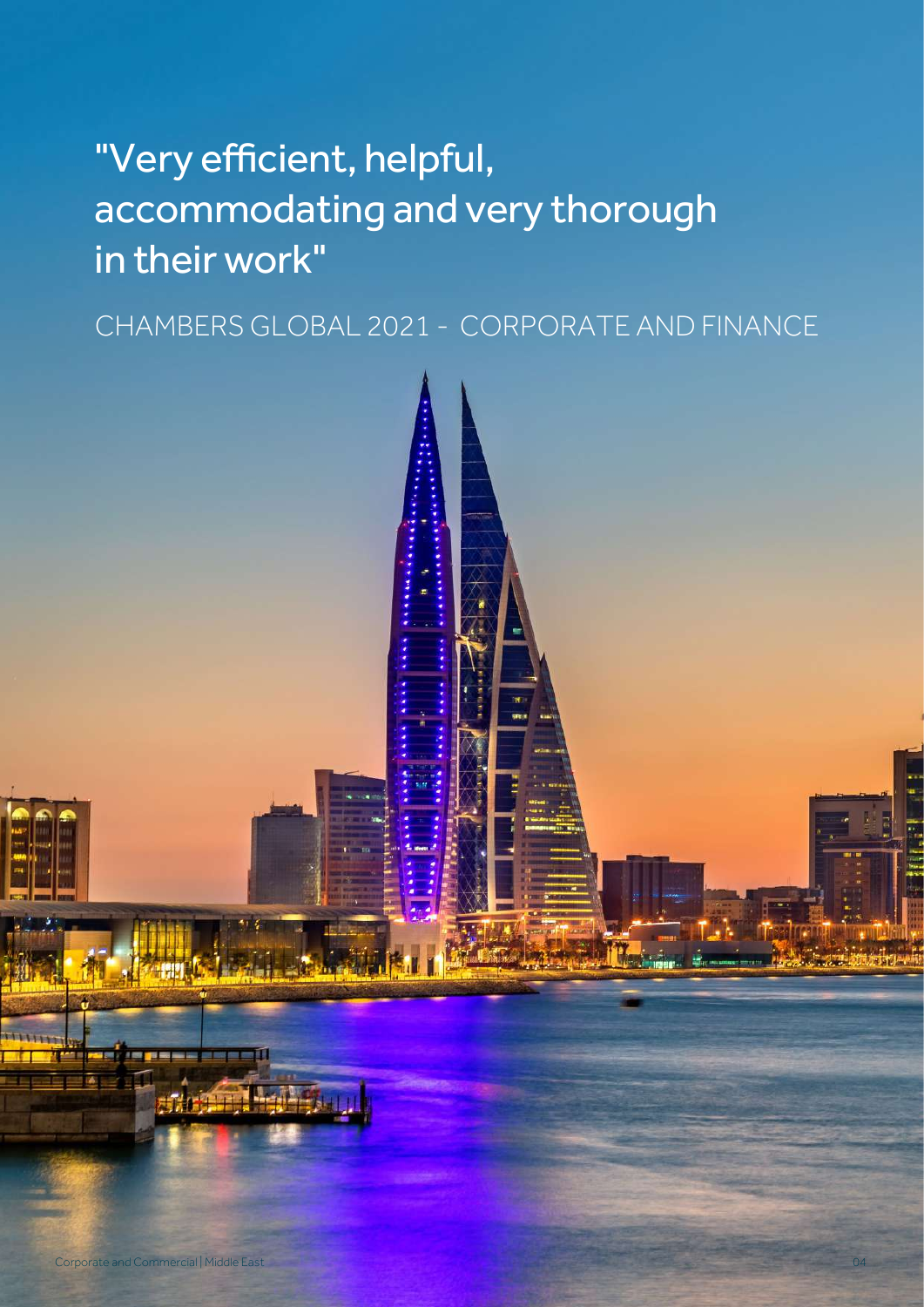### Corporate and Commercial Expertise

Our wealth of industry-focused experience and expertise provides clients with high quality services tailored to support their business and its unique requirements.

We are widely recognised for our ability to advise on the full spectrum of corporate activity and advisory services through our multi-disciplinary team of experts. We provide comprehensive legal services to governments, banks, financial institutions, asset and fund managers (including sovereign funds), corporations, families and individuals. We pride ourselves on having knowledge and expertise across a wide variety of sectors and industries including leisure and retail, automotive and manufacturing, aviation, banking and financial services, real estate, construction, engineering and projects, energy and natural resources, healthcare, technology, media and telecommunications, entertainment and events, film and production, art and luxury and sport.

The team has multi-jurisdictional capability and the ability to project manage transactions, particularly those with international aspects, leveraging off our wider Charles Russell Speechlys corporate and commercial teams based in our offices across the globe.

We seek to build strong professional relationships over the long term, based on trust and co-operation. Our partners are ranked in Chambers Global and Legal 500 EMEA directories and we provide a high level of partner involvement which often differentiates us from other firms.

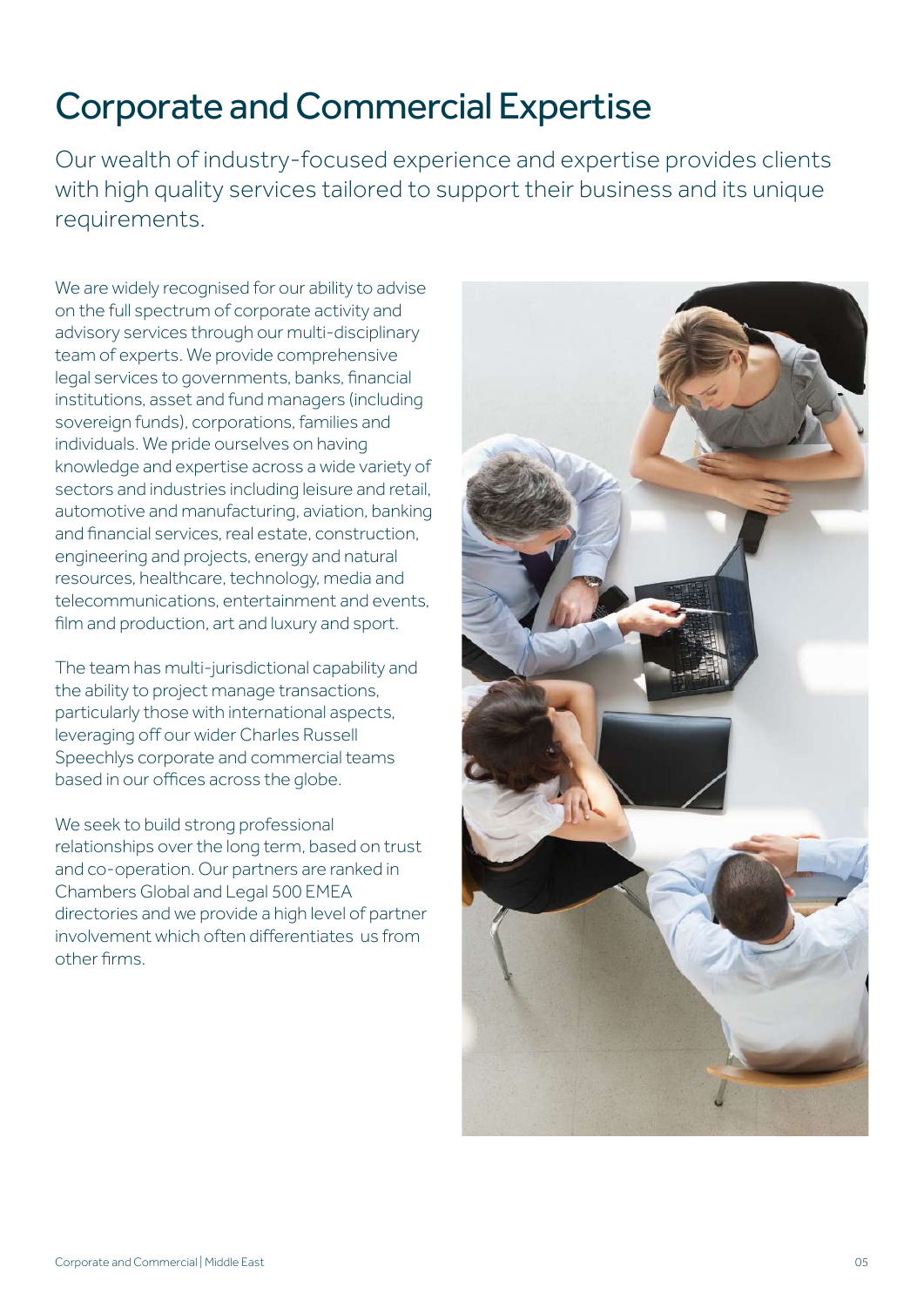### Corporate and Commercial Services

We are here to help you with:

### Corporate:

- Mergers, acquisitions and dispositions .
- Joint ventures, partnerships and strategic alliances
- Private equity investments and exits
- Venture capital funding and related transactions
- Equity and debt financing arrangements
- Fund formation and the regulation of financial institutions
- Listing and public market issues
- Corporate governance and company secretarial matters

### Commercial:

- Supply and manufacturing agreements
- Standard terms and conditions of supply and purchase
- Sales, marketing, advertising, promotion and sponsorship agreements
- Representation, agency, distributorship, franchise arrangements, licensing & multi-channel strategies
- Joint ventures, co-operation and collaboration agreements, strategic partnerships
- Procurement and outsourcing
- Technology agreements and consultancy
- All forms of intellectual property contracting, consultancy, prosecution and maintenance
- Licensing, research, development and exploitation agreements
- Data protection
- **Employment**
- The full range of legal services to the media, entertainment and sports industries

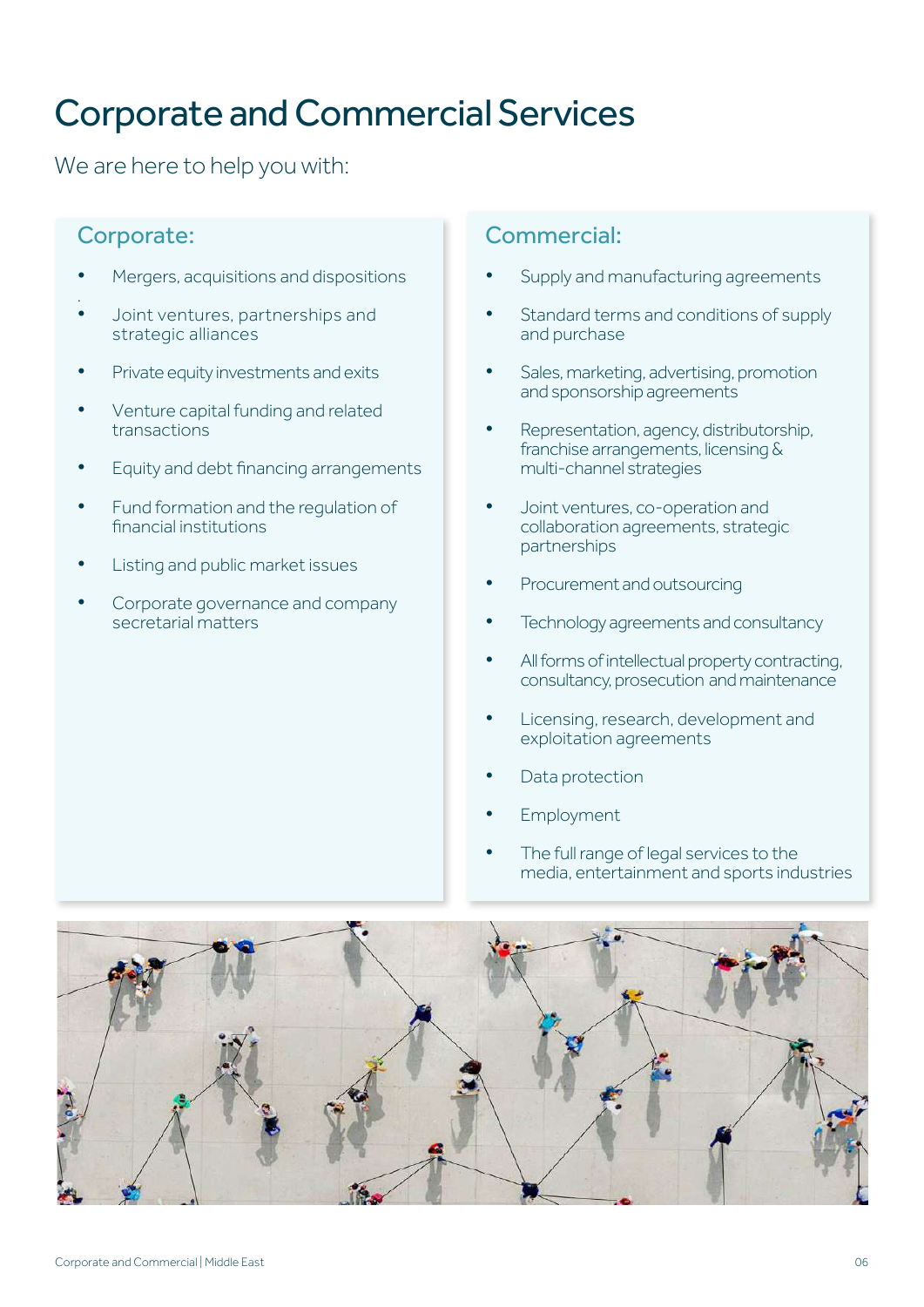### Our selected Corporate Experience

#### Purchase of Distressed Debt Portfolio

Advising on a joint venture of two of the world's leading financial services companies on the purchase of a portfolio of non-performing loans from one of the world's largest retail banks.

#### Oil and Gas Joint Venture

Advised a multinational Middle Eastern company on a large scale joint venture in the oil and gas sector in the GCC.

#### Purchase of Interest in Wamda Capital

Advising a leading regional investment management company in the UAE on its purchase of the Limited Partner interest in Wamda Capital, one of the most active venture capital funds in the MENA region, from Abraaj Holdings.

#### Telecommunications Acquisition

Advised an international development finance institution on the buyout of the remaining shares in a Central Asian mobile telecommunication service provider.

#### Leading Regional Brand Franchise Operator

Advising a large GCC group, which is one of the world's leading brand franchise operators, on a proposed joint venture with a popular food delivery platform. We were involved at all stages, including negotiations, structuring, advising on regulatory matters, carrying out due diligence and drafting the transaction documents.

#### Various Healthcare Acquisitions

Advised a leading Abu Dhabi-based investment group in respect of several acquisitions in the healthcare space, including two distressed share and asset acquisitions from the NMC Healthcare Group, and the purchase of a manufacturer and distributor of sterile parenteral solutions.

#### Sale of Network of Rehabilitation Facilities

Advised the shareholders of a group of long-term acute care and post-acute rehabilitation facilities on questions of corporate governance, strategy and structuring in the context of a \$360,000,000 sale of the group to a UAE-based global investment company.

Purchase of Pharmaceutical and Medical Assets Advised a major UAE investor on the purchase of various assets throughout the UAE in the pharmaceutical and medical sectors.

#### PharmaTech Purchase

Advised a purchaser on the proposed acquisition of a UAE-based technology company that manufactures biotechnology and nanotechnology products in the pharmaceutical sector.

#### Minority Healthcare Buyout

Advised the majority shareholders of a leading UAE-based medical service provider in the context of contentious negotiations with a minority shareholder and agreement on an eventual buyout.

#### ASRY (Arab, Shipbuilding & Repair Yard B.S.C.)

Advising the directors and the company of ASRY (Arab, Shipbuilding & Repair Yard B.S.C.) in relation to a substantial restructuring of its shareholders, its bank debts and its supply chain creditors. Advising on the implementation of a turn-around plan and the impact of staff numbers. Advising on redundancy programmes and implementing those programmes.

#### Leading Communications Operator

Advising a leading communications operator on a range of corporate, M&A, commercial, regulatory and compliance matters both through a secondment role and a number of ad-hoc engagements.

#### Oil & Gas Joint Venture

Advising a leading integrated oil company on the establishment of a joint venture with one of the world's leading mining companies, for the development of a mine containing several billion dollars' worth of precious stones

#### **BAFCO**

Advising the shareholders of BAFCO in connection with its extensive restructuring required to comply with an order issued by the Government of Bahrain.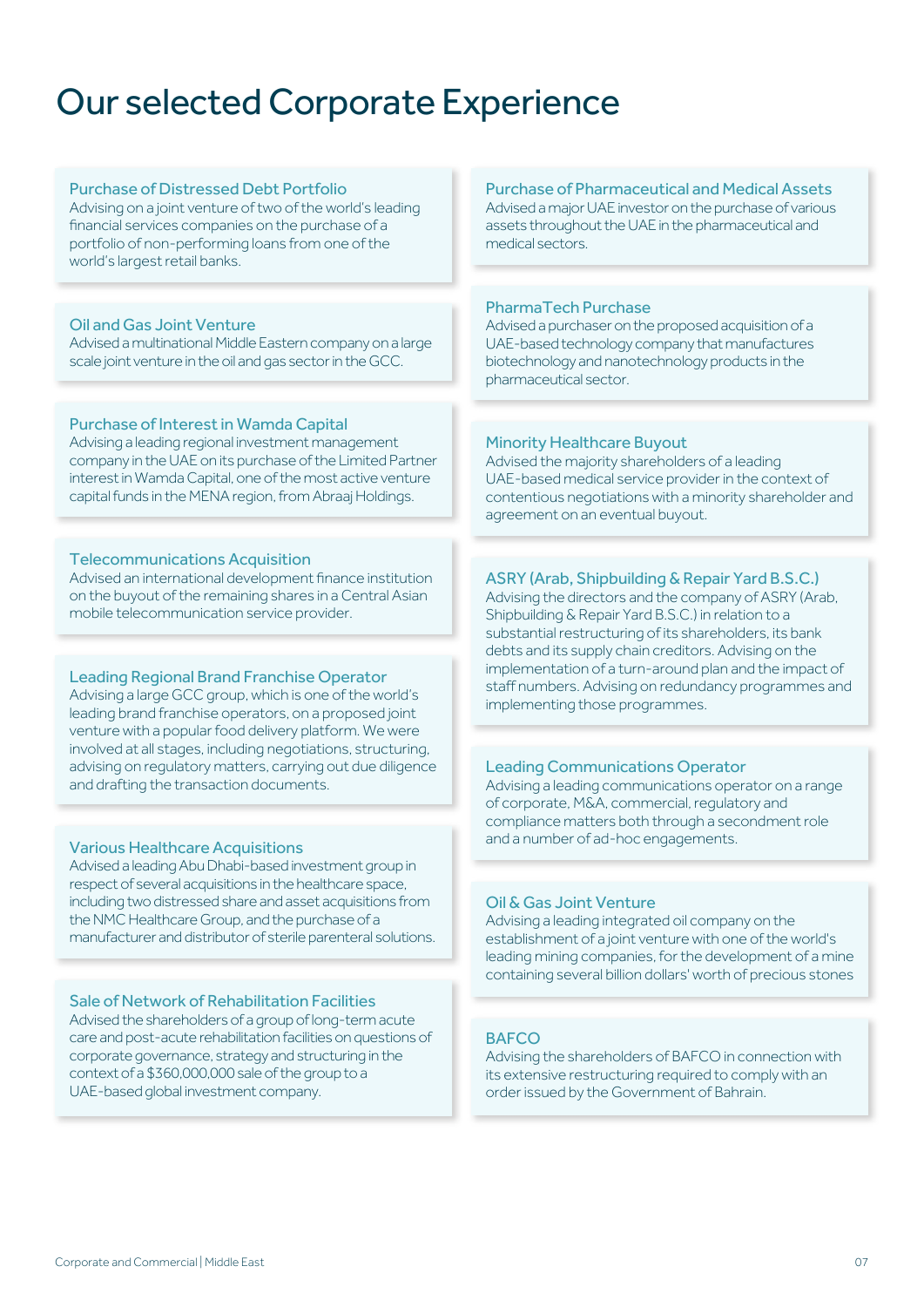### Our Selected Commercial Experience

#### One of the most popular living artists

Advising this significant client in relation to rights in respect of the artwork entitled "The Journey of Humanity", the world's largest painting sold recently for \$62m at an auction. We are also advising in relation to the development and launch of an artist related NFT strategy for this client.

#### One of the largest multimedia communications groups in the world

Advising the group's MENA operations with all employment regulation and contracting concerning seasonal staff and the impact of Covid-19. We have also provided advice relating to corporate restructuring in the Middle East and are finalising matters relating to arrangements for outdoor broadcast with Live and Abu Dhabi Media Company. The team were also successful with negotiating a dispute relating to the cancellation of OB services for UAE football as a result of pandemic related suspension.

#### Leading provider of technology solutions

Advising this leading provider of technology solutions for the events, production and broadcast sectors for many years on a broad range of work relating to all offerings for event management and systems integration. Work has included advice on a sponsorship agreement with The Department of International Trade, advice on restricted covenants in relation to employment matters and assistance with an outsourced service agreement and crew general conditions and vaccination requirements.

A leading multinational telecommunications company Advising on a standard template agreement and deal negotiations relating to a purchase of rights in relation to a bespoke font created for the group. The due diligence process required to mitigate legal risks, infringements and safeguarding the company's position in relation to the applicable UAE laws, intellectual property rights law and current international practices. Our team also handled all the negotiations with regards to the use of appropriate content and the media rights relating to the rollout of an extensive TV campaign and outdoor advertising campaign in the region, featuring a well-known UK celebrity on behalf of this client.

#### Financial Services Companies

Advising a large number of leading banks operating in the Middle East handling a broad range of corporate, commercial and dispute resolution matters.

#### Technology Company

Advising the client in connection with the roll-out of an e-commerce solution for food ordering and deliveries from restaurant outlets throughout Bahrain. Our team prepared a suite of commercial, IP and data protection documentation.

#### One of the world's most well-known high end luxury brands

Advising on the roll out of the group's e-commerce business in the Middle East, including intellectual property related matters. Our advice involves the copyright and data aspects of the platform covering the UAE, Saudi Arabia, Qatar and Kuwait.

The team have also advised on the legal framework surrounding collection and the use of biometrics data in the region and the use of ambassadors and supplier arrangements for distant and phone sales.

#### An investment fund formed to launch and operate flagship entertainment and

#### leisure-based concepts within the GCC

Advising on all of its franchise operations across the region and internationally. The team are also providing advice on all intellectual property and commercial issues relating to the roll out of various locations along with advising on brand protection, including handling all the trademark registrations of all their brands in every jurisdiction within the group.

The fund's selection of proprietary flagship concepts include MultiVRse, Woo-Hoo, Xstrike and Dare. Also advising this group in relation to corporate structuring, licensing of third party technology and brands, franchise models and the preparation of contractual documentation to use with franchisees and unit operators, with assistance in relation to the localisation of models and contracts. The team are further advising in relation to considerable investments into the group including an arrangement between shareholders and a complex delegation of authority matrix and process.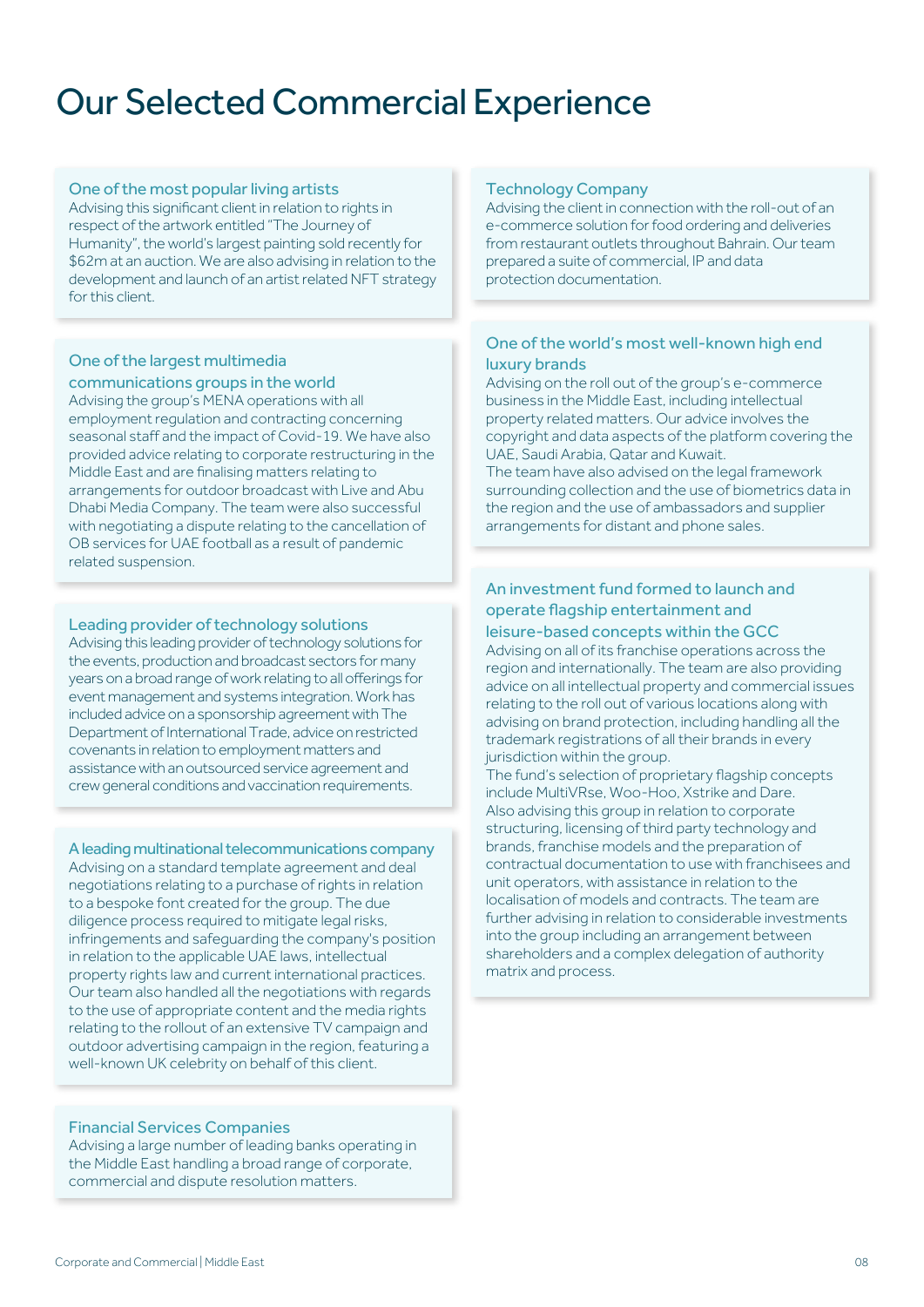### Our Selected Commercial Experience

#### International Cricket Council

Advising the client on their entire commercial activities through high level brand support, custodianship of brand protocols and all issues relating to the management and commercialisation of its global portfolio of brands. We also act in relation to various media contracts and rights negotiations relating to the clients commercialisation programme.

#### A well-known international rock star

Advising the client in relation to the advance sale of royalty income on a significant back catalogue of intellectual property rights. This included associated advice to the trustees of a family trust and companies, longer term succession planning and advice on the corporate transaction, as well as liaising with advisers in relevant jurisdictions including the US and Italy.

#### Abu Dhabi Government / Image Nation

Advising on various commercial related matters relating to its production and operational activities. This continues the team's work in raising the bar in relation to the legal and commercial aspects of film production in the region. The team have also acted for the client on several exciting movie projects including From A to B, Zinzana, The Worthy and Scales, as well as advising on matters relating to content licensing and production contracts.

#### Qatar FIFA World Cup 2022

We have been appointed as a panel firm advising on a range of matters ahead of the Football World Cup to be hosted in Qatar.

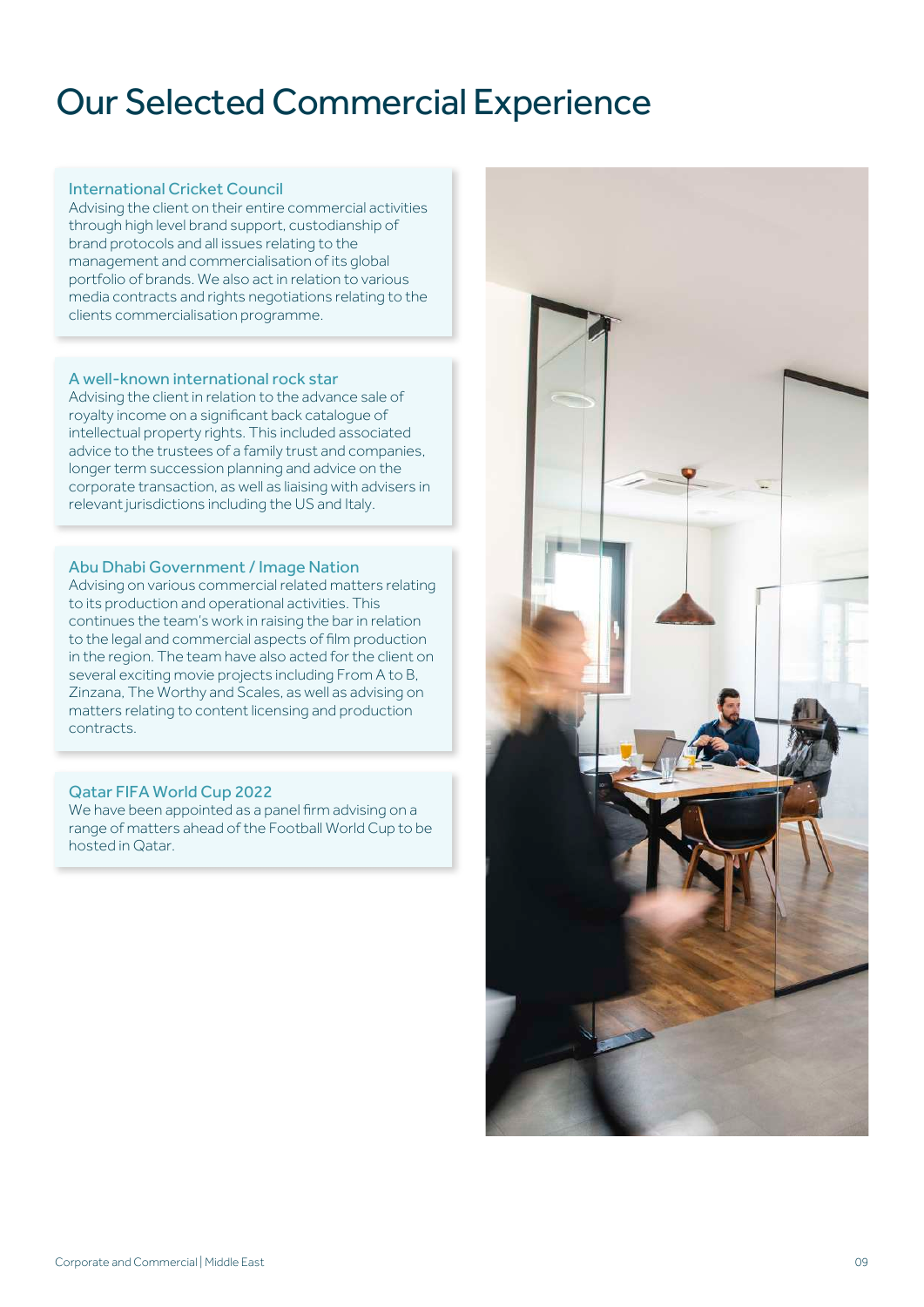### Key Contacts



#### Mark Hill

Partner, Head of Commercial, Intellectual Property & TMT in the Middle East

T: +971 4 246 1921 E: mark.hill@crsblaw.com



William Reichert Partner, Head of Corporate in the Middle East

T: +971 4 246 1927 E: william.reichert@crsblaw.com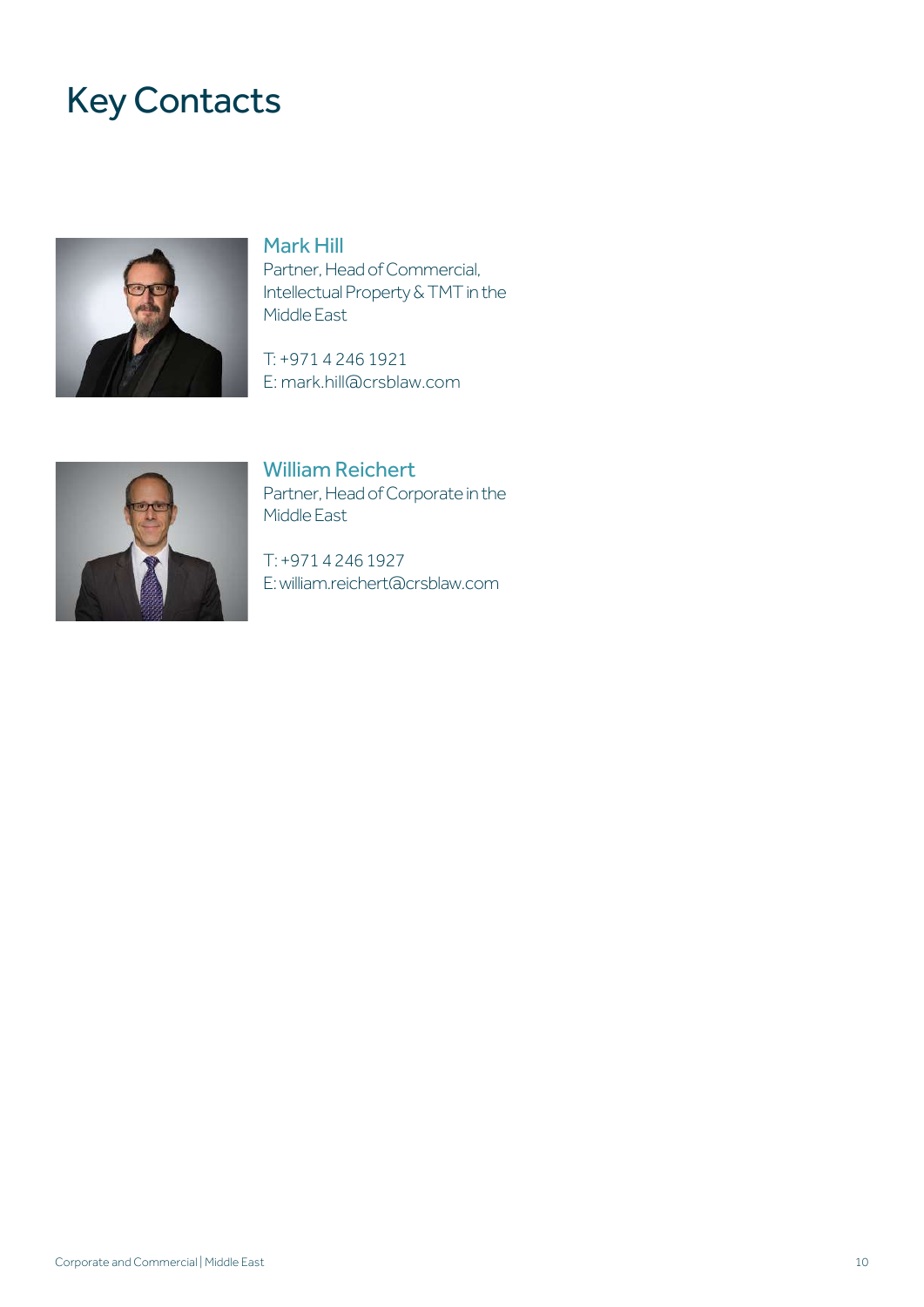"They don't only offer what we have asked for, but also think beyond and offer suggestions that would benefit us in the long run in the broader market"

CHAMBERS GLOBAL 2021 - TMT